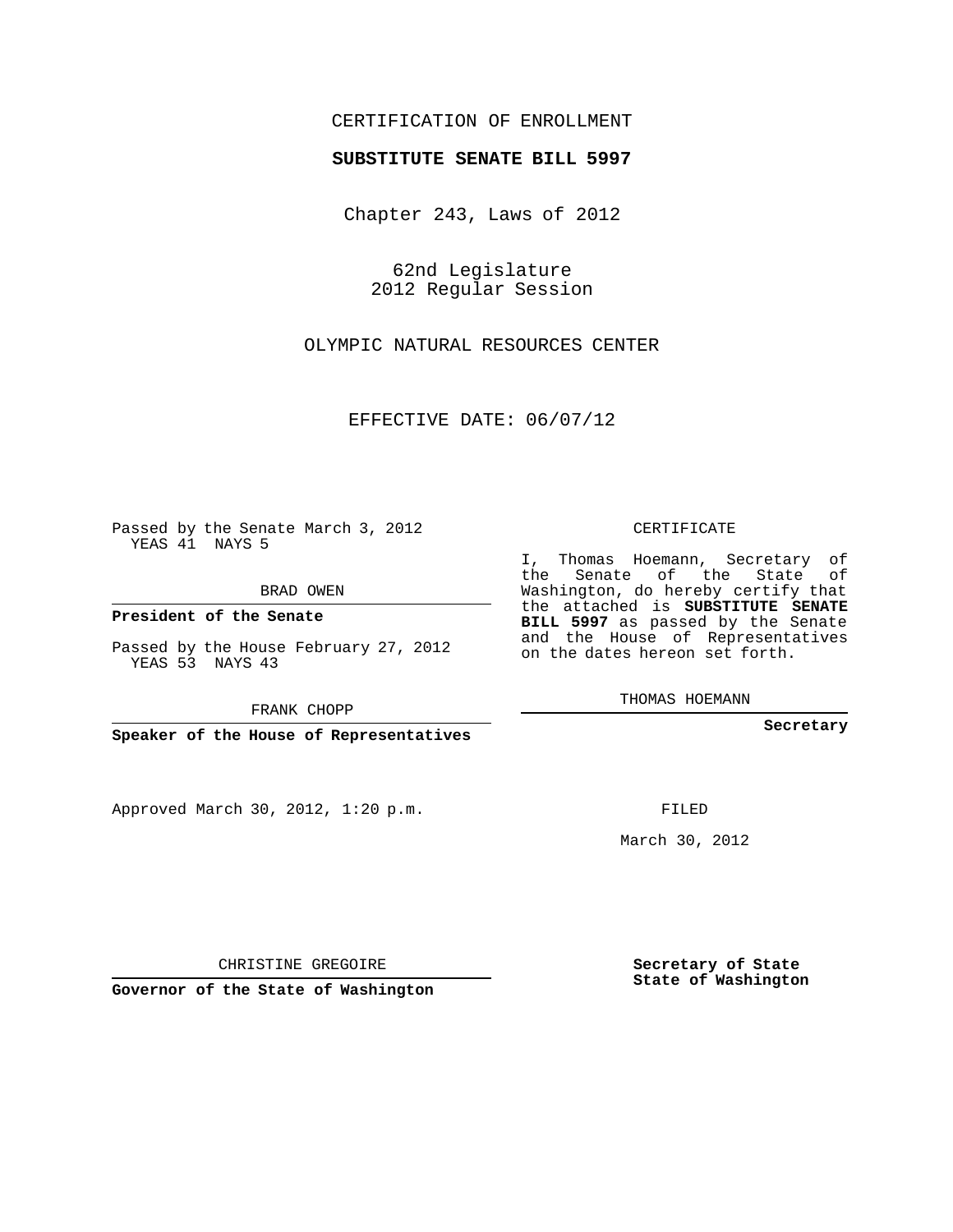## **SUBSTITUTE SENATE BILL 5997** \_\_\_\_\_\_\_\_\_\_\_\_\_\_\_\_\_\_\_\_\_\_\_\_\_\_\_\_\_\_\_\_\_\_\_\_\_\_\_\_\_\_\_\_\_

\_\_\_\_\_\_\_\_\_\_\_\_\_\_\_\_\_\_\_\_\_\_\_\_\_\_\_\_\_\_\_\_\_\_\_\_\_\_\_\_\_\_\_\_\_

AS AMENDED BY THE HOUSE

Passed Legislature - 2012 Regular Session

**State of Washington 62nd Legislature 2012 Regular Session**

**By** Senate Energy, Natural Resources & Marine Waters (originally sponsored by Senator Hargrove)

READ FIRST TIME 01/20/12.

 1 AN ACT Relating to the Olympic natural resources center; and 2 amending RCW 43.30.820 and 43.30.810.

3 BE IT ENACTED BY THE LEGISLATURE OF THE STATE OF WASHINGTON:

 4 **Sec. 1.** RCW 43.30.820 and 2010 1st sp.s. c 7 s 74 are each amended 5 to read as follows:

6  $(1)$  The Olympic natural resources center shall operate under the 7 authority of the board of regents of the University of Washington. It 8 shall be administered by a director appointed jointly by the ((deans)) 9 directors of the ((college)) school of environmental and forest 10 ((resources)) sciences and the ((college)) school of ((ocean)) aquatic 11 and fishery sciences. The director of the center shall be a member of 12 the faculty of one of those ((colleges)) schools. The director of the 13 center shall appoint and maintain a scientific or technical committee, 14 and other committees as necessary, to advise the director on the 15 efficiency, effectiveness, and quality of the center's activities.

16 (2) The governor must appoint a policy advisory board consisting of 17 eleven members, who serve at the pleasure of the governor, to advise 18 the directors of the school of environmental and forest sciences, the 19 school of aquatic and fishery sciences, and the Olympic natural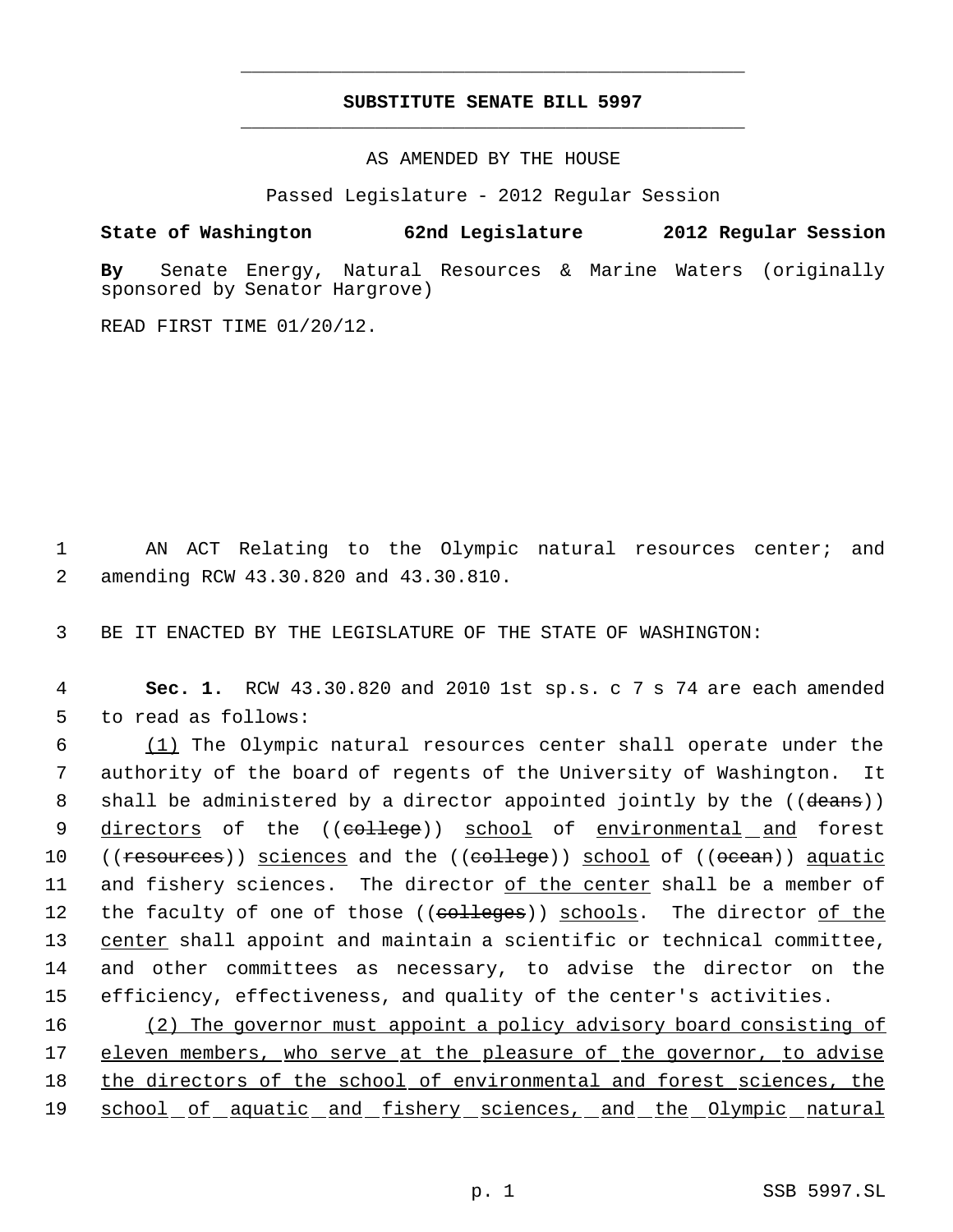1 resources center on policies for the center thatare consistent with 2 its purposes. Membership on the policy advisory board must broadly 3 represent the various interests concerned with the purposes of the 4 center, including the Washington state department of natural resources 5 and state and federal government, environmental, local community, 6 timber industry, and tribal interests. Policy advisory board members 7 shall serve four-year terms and are eligible for reappointment.

8 (3) Service on boards and committees of the Olympic natural 9 resources center is without compensation but actual travel expenses 10 incurred in connection with service to the center may be reimbursed 11 from appropriated funds in accordance with RCW 43.03.050 and 43.03.060.

12 **Sec. 2.** RCW 43.30.810 and 1991 c 316 s 2 are each amended to read 13 as follows:

14 (1) The Olympic natural resources center is hereby created at the 15 University of Washington in the ((college)) school of environmental and 16 forest ((resources)) sciences and the ((college)) school of ((ocean)) 17 aquatic and fishery sciences.

 (2) The Olympic natural resources center shall maintain facilities 19 and programs in the western portion of the Olympic Peninsula.  $((\pm \pm s))$ 20 The purpose  $((\text{shall}-\text{be}))$  of the center is to demonstrate innovative 21 management methods which successfully integrate environmental, energy, 22 marine, and economic interests into pragmatic management of forest and ocean resources. The center shall combine research and educational opportunities with experimental forestry, oceans management, and traditional management knowledge into an overall program which demonstrates that management based on sound economic principles is made superior when combined with new methods of management based on ecological principles. The programs developed by the center shall include the following:

 $((+1))$   $(a)$  Research and education on a broad range of ocean resources problems and opportunities in the region, such as estuarine 32 processes, ocean and coastal management, renewable energy production, offshore development, fisheries and shellfish enhancement, and coastal business development, tourism, and recreation. In developing this component of the center's program, the center shall collaborate with coastal educational institutions such as Grays Harbor community college and Peninsula community college;